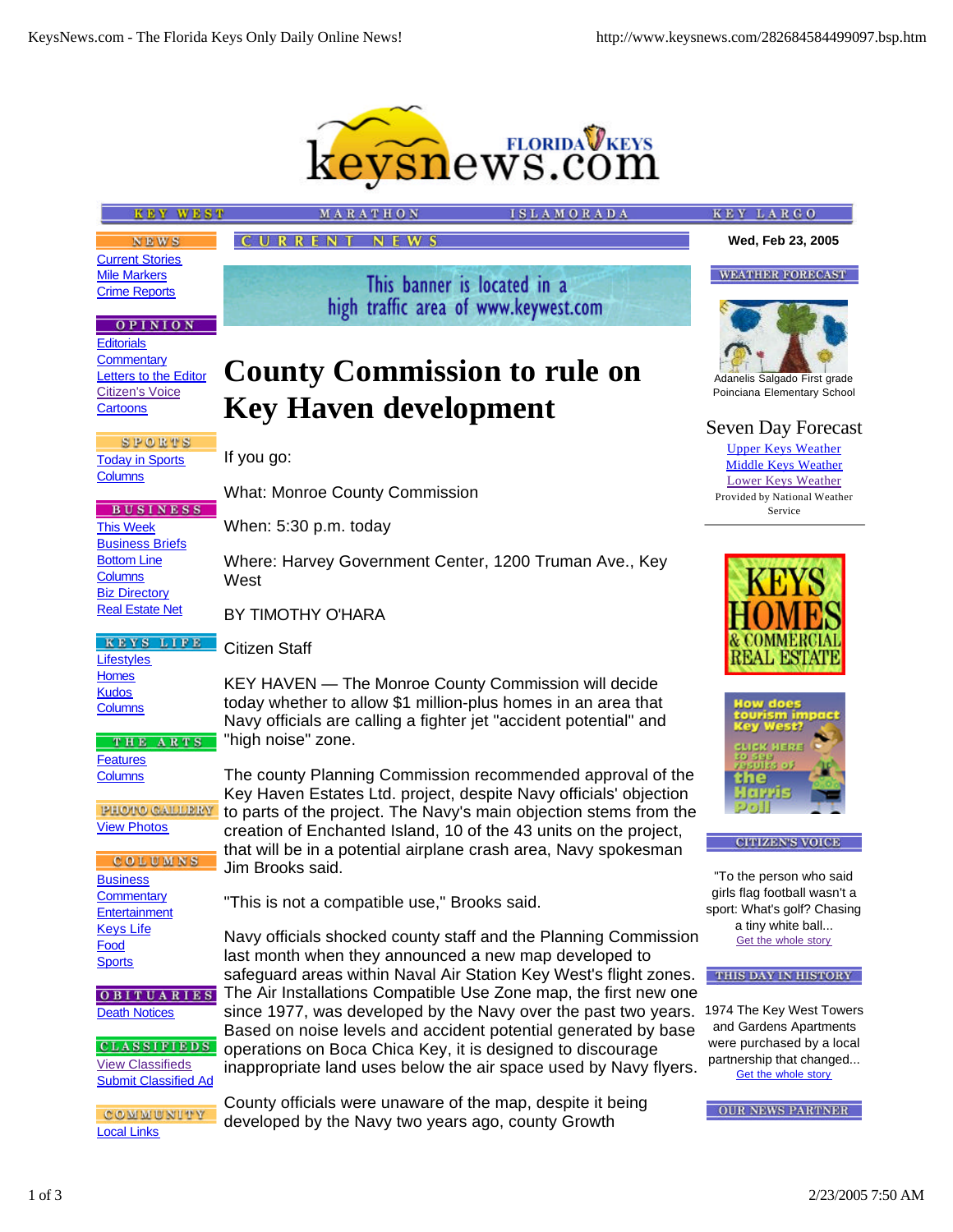## **Around the Keys**

**GOVERNMENT** Local, State & **Federal Links** 

**ABOUT US** Our History Our Staff Keys Media Guide **Employment Opportunities** 

Management Director Tim McGarry said. County and Navy officials met Tuesday to discuss the Air Installations Compatible Use Zone.

The zone would not apply to the county unless it is implemented in the county's land development regulations, McGarry said. The proposal will have to go before the county Planning Board and County Commission in public meetings. The process could take six months.

"This map never went through the process," McGarry said. "The county feels that we can't hold up the process [on the Key Haven project]. It's a vested a project. The [state Department of Community Affairs] could hold it up."

The state Department of Community Affairs, which regulates growth in Monroe County, could deny the project on the basis that the development would be an encroachment on the Navy property and hinder Naval operations, McGarry said.

## **tohara@keysnews.com**

**More News Stories**

Daily news for Key West and the Florida Keys

**Monroe County Property Transfers** 

*Published on Wednesday, February 23, 2005*







**paper today?** For redelivery or account credit, call us in Key West at (305) 292-7777 Option 4, in Marathon call (305) 743-8766, or e-mail us by clicking here.

**Headline:** County Commission to rule on Key Haven development Published on Wednesday, February 23, 2005 Historic fire bell comes home to city Published on Wednesday, February 23, 2005 Pride Institute to offer help in Key West as of March Published on Wednesday, February 23, 2005 Scales to step down at end of first term Published on Wednesday, February 23, 2005 0223 correx Published on Wednesday, February 23, 2005 GONZO, BUT NOT FORGOTTEN Published on Tuesday, February 22, 2005 Directors of marine mammal group oust outspoken founder Published on Tuesday, February 22, 2005



## **WEBCAMS IN PARADISE**

**It doesn't get any better than this** Watch the sunset from Mallory Square, even if you are stuck in Wisconsin. Or enjoy a virtual Margarita at Sloppy Joe's. Check out our Keys Web Cams.

## **SEARCH OUR ARCHIVES**

Search our **archives** for past stories using keywords, publication date, or author.



**KEYS LODGING** 

From 5-star resorts to scenic camp ground, you'll find it all in our guide to lodging.





Click here to view photos

**VISITING THE KEYS?** 

Find everything you need to know to plan a Florida Keys vacation -- and more

**DINING OUT**